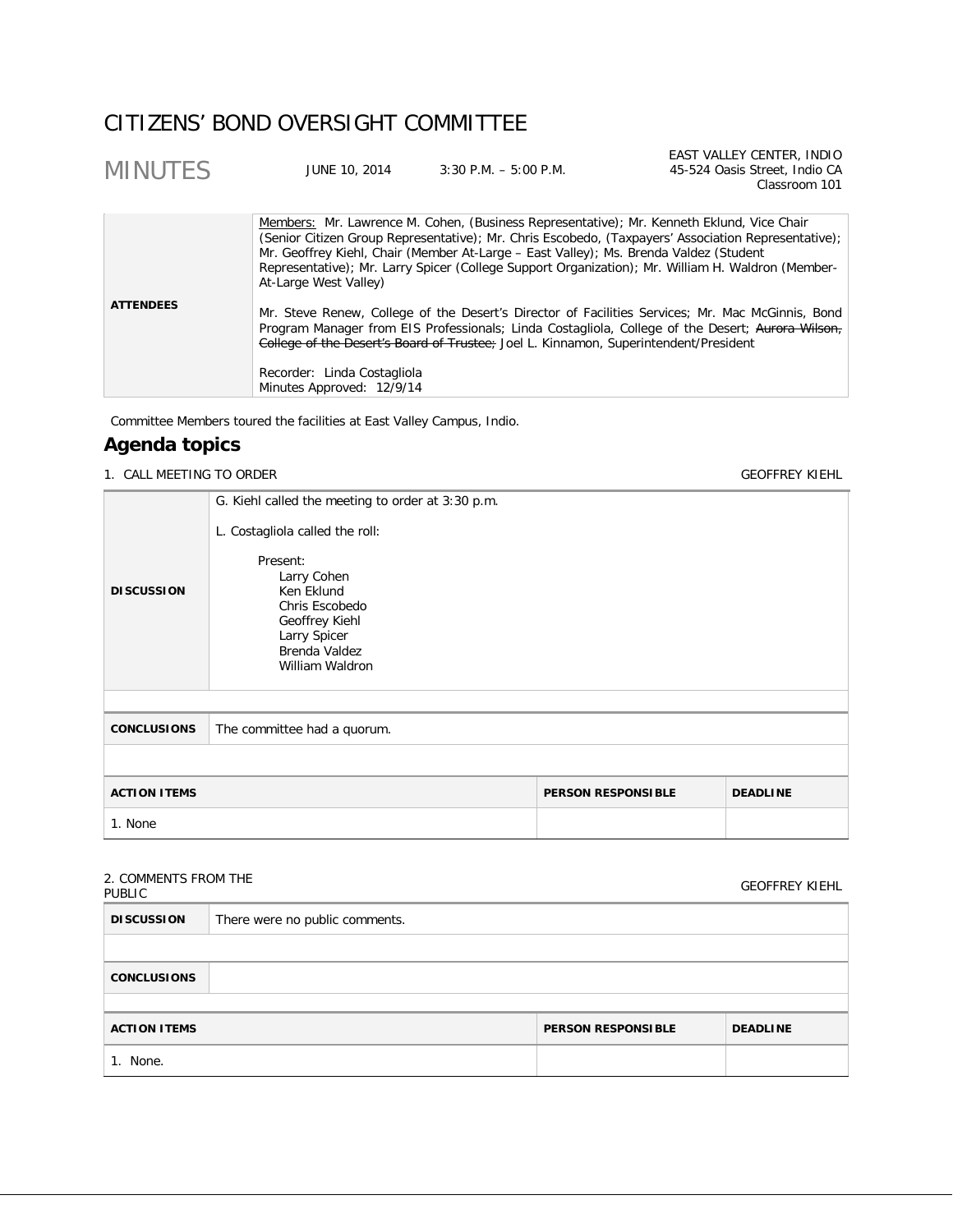### 3. APPROVAL OF MINUTES GEOFFREY KIEHL

f.

| <b>DISCUSSION</b>                                                   | January 14, 2014 meeting minutes and March 11, 2014 meeting minutes were not available. |                   |        |
|---------------------------------------------------------------------|-----------------------------------------------------------------------------------------|-------------------|--------|
|                                                                     |                                                                                         |                   |        |
| <b>PERSON RESPONSIBLE</b><br><b>DEADLINE</b><br><b>ACTION ITEMS</b> |                                                                                         |                   |        |
| 1. Add item to the agenda for September 9, 2014 Meeting             |                                                                                         | Linda Costagliola | 9/9/14 |

4. INFORMATION LISA HOWELL & STEVE RENEW

MAC MCGINNIS & STEVE RENEW

| <b>DISCUSSION</b>                                                   | Follow up on a few items requested from previous meetings:<br>S. Renew reviewed with the committee the timeline for the District's Capital Improvement Program.<br>Projects included Applied Sciences Building, Athletics Facilities, Central Campus Redevelopment, Child<br>Development Center, Communication Building, Indio Education Center, Monterey Entrance, Stagecraft<br>Shop, Visual Arts Building, Wayfinding and West Valley Campus, Palm Springs.<br>L. Howell reported that the college met its initial enrollment goals for the East Valley Campus, Indio. There<br>were 2,233 enrollments. The college did not experience a drop in enrollments from moving to the new<br>location from Monroe Street that the college is aware of. |  |  |
|---------------------------------------------------------------------|-----------------------------------------------------------------------------------------------------------------------------------------------------------------------------------------------------------------------------------------------------------------------------------------------------------------------------------------------------------------------------------------------------------------------------------------------------------------------------------------------------------------------------------------------------------------------------------------------------------------------------------------------------------------------------------------------------------------------------------------------------|--|--|
| <b>ACTION ITEMS</b><br><b>PERSON RESPONSIBLE</b><br><b>DEADLINE</b> |                                                                                                                                                                                                                                                                                                                                                                                                                                                                                                                                                                                                                                                                                                                                                     |  |  |
| 1. None.                                                            |                                                                                                                                                                                                                                                                                                                                                                                                                                                                                                                                                                                                                                                                                                                                                     |  |  |

# 5. BOND PROJECTS UPDATE

& BOND PROJECT FINANCIAL

| REPORT            |                                                                                                                                                                                                                                                                                                                                                                                                                                                                                                                                                                                                                                                                                                                                                                                            |  |  |  |  |
|-------------------|--------------------------------------------------------------------------------------------------------------------------------------------------------------------------------------------------------------------------------------------------------------------------------------------------------------------------------------------------------------------------------------------------------------------------------------------------------------------------------------------------------------------------------------------------------------------------------------------------------------------------------------------------------------------------------------------------------------------------------------------------------------------------------------------|--|--|--|--|
|                   | M. McGinnis and Steve Renew reviewed the following items from a PowerPoint presentation:                                                                                                                                                                                                                                                                                                                                                                                                                                                                                                                                                                                                                                                                                                   |  |  |  |  |
|                   | <b>Project Status Reports - Current Projects:</b>                                                                                                                                                                                                                                                                                                                                                                                                                                                                                                                                                                                                                                                                                                                                          |  |  |  |  |
| <b>DISCUSSION</b> | Central Campus Redevelopment (Project in Design)<br>Architect: LPA Architects<br>Construction Manager: ProWest<br>Project Square Footage: 66,526 sq. ft.<br>Construction Start: Pending<br>Targeted Completion: Pending<br>Total Project Budget: \$37,550,000<br>Project Update:<br>Decisions and direction pending from Administration<br>Sustainable Features:<br>Will be minimum LEED Silver certified<br>$\bullet$<br>Complete renovation of 4 buildings (Liberal Arts, Administration, Hilb and Building C) and the central campus<br>fountain plaza (Courtyard). The renovations will prepare spaces to consolidate all administrative functions<br>together and return the Hilb Learning Resource Center/Library to its central role as a research, study and tutoring<br>facility. |  |  |  |  |
|                   | <b>Athletic Facilities (Project in Construction)</b><br>Architect: LPA Architects<br>Construction Manager: ProWest<br>Project Square Footage: 26,840 sq. ft.<br>Construction Start: Fall 2012-2013<br>Targeted Completion Phase 1: Summer 2014<br>Targeted Completion Phase 2: Fall 2014<br>Total Project Budget: \$24,065,238<br>Construction Budget: \$19,081,410<br>Expenditures to Date: \$17,433,946<br>Project Update:<br>Gymnasium<br>Continued forms and reinforcing steel at retaining wall, south gym elevation                                                                                                                                                                                                                                                                  |  |  |  |  |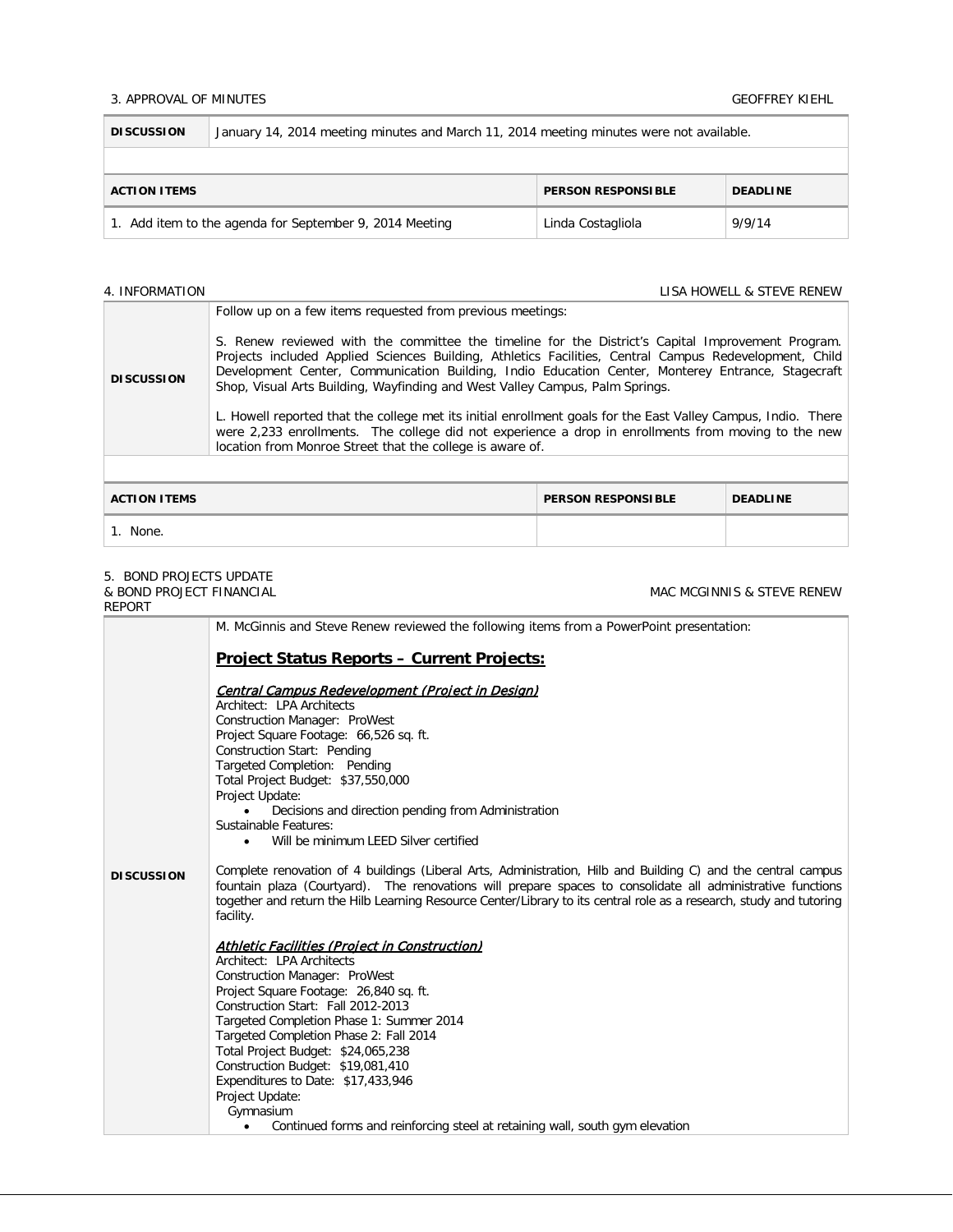- Completed electronic door hardware
- Painting interior walls commenced (scope change)
- Cleaning existing CHW line to gym continues
- Concrete paving west site-work continues

Kinesiology Building

- Exterior door electronic lockset installation and programming continues
- Weight equipment move-in complete (old gym equipment moved to Room 101, Kinesiology)
- Office files and check-in station at Room 101 complete
- Potential TRX machine changes

Old Gymnasium

- COD salvage at old gym complete
- Power shut-down and safe-off complete
- Domestic and fire water terminated
- Abatement job walks complete (Interior Demolition; Brickley; Janus)
- Phase 2 temporary construction fence installed
- Preparations for demolition commenced
- Sustainable Features:
	- Will be minimum LEED Silver certified

New gymnasium, team rooms, restrooms, shower/locker rooms and maintenance facilities for the Physical Education and Athletics programs, as well as renovation of an initial structure to accommodate weight training, multipurpose rooms and faculty/staff offices for the Physical Education and Athletics programs for the campus. New tennis facilities and athletics quad.

### Applied Sciences (Project in Construction)

Architect: HGA Architects Construction Manager: Gilbane

Project Square Footage: 21,741 sq. ft. Construction Start: Summer 2013 Targeted Completion: Fall 2014 Total Project Budget: \$12,381,000 Construction Budget: \$8,781,000 Expenditures to Date: \$8,851,567 Project Update:

- Ag Building
	- Repair of door lock to Room 103 commenced
	- Landscape restoration complete
	- Controller for HVAC ordered and installation scheduled

Applied Sciences Building

- Installation of rough plumbing and electrical continues
- Installation of transformers and switch gear continues
- Installation of window frames and glass continues
- Punch list for POT complete
- Replacement of cracked concrete at North Annex scheduled

Sustainable Features:

• Will be minimum LEED Silver certified

This project encompasses both the Agricultural Sciences, which will be renovated along with a new Greenhouse and Lath House, and a new Applied Sciences building that will be home to the HVAC, Drafting, Construction Technology, Natural Resources, classrooms and Labs. The Dean and Facility offices will also be in this building.

#### Child Development Center (Project in Construction)

Architect: HMC Architects Construction Manager: None

Project Square Footage: 10,314 sq. ft.

Construction Start: Summer 2013

Targeted Completion: Spring 2014

Total Project Budget: \$6,274,000

Construction Budget: \$4,640,078

Expenditures to Date: \$5,466,902

Project Update:

- Contractor work on punch list items continues
- Building Commissioning continues
- Planting, landscaping and hardscape complete
- Schedule final punch with kitchen consultant executive
- Owner punch list walk conducted
- DSA closeout documentation continues

Sustainable Features:

Will be minimum LEED Silver certified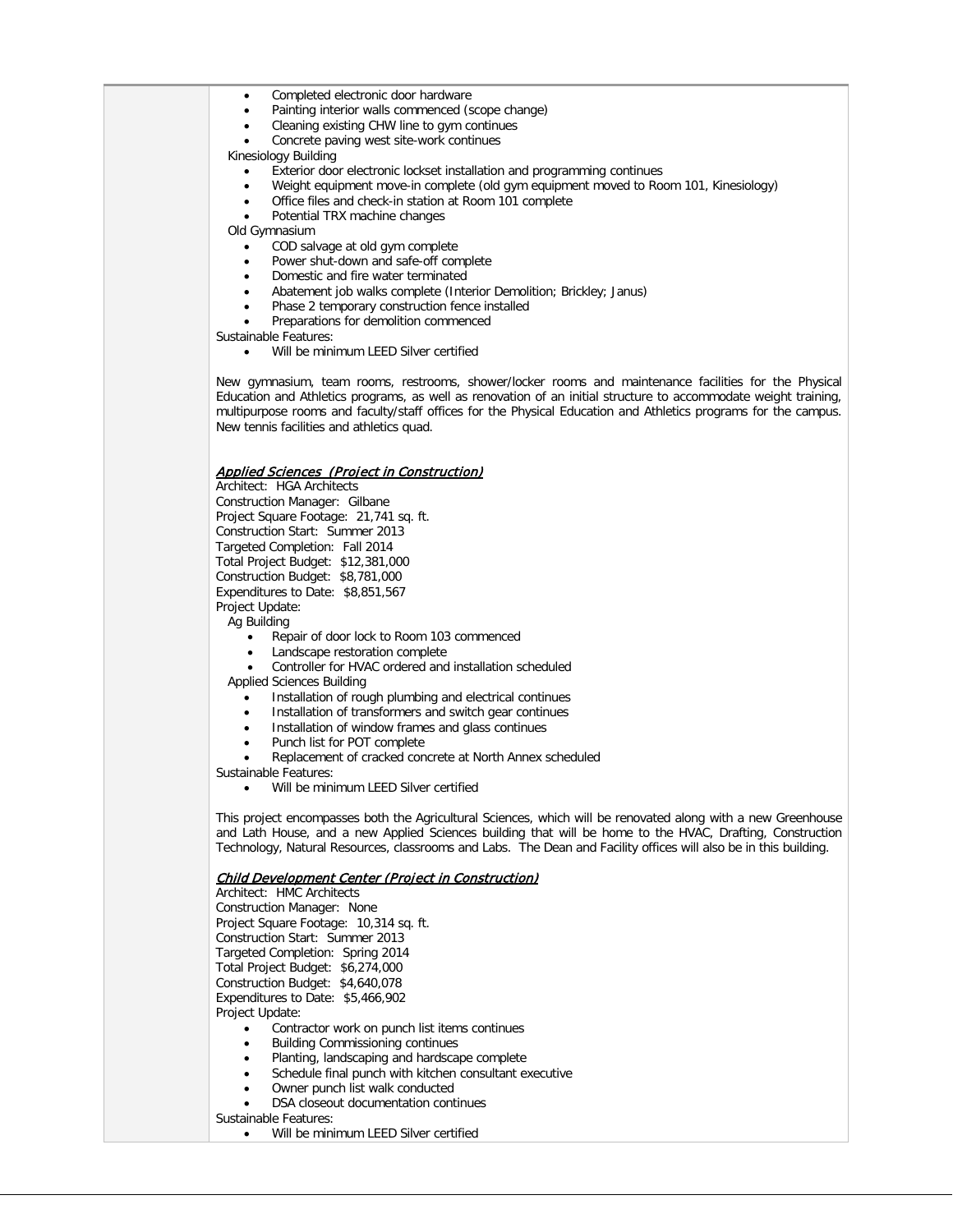### **Stagecraft Shop (Project in Design)**

Architect: PMSM Architects Construction Manager: None Project Square Footage: 3,346 sq. ft. Construction Start: Fall 2013 Targeted Completion: Spring 2014 Total Project Budget: \$2,150,000 Construction Budget: \$1,610,773 Expenditures to Date: \$1,798,291 Project Update:

- CCD #4 Approved
- Final fire alarm test. IOR submitting closeout documentation complete
- Final punch corrections by aTEN Construction in process
- Owner has requested additional circuitry for wood working equipment

New facility that directly supports Theatre Arts functions held on campus. Spaces include a scenery workshop, full costume shop, makeup studio with cast changing facilities, and music/vocal practice rooms. This is a premanufactured facility.

College is currently working with the City of Desert Hot Springs on a location for a campus, and working with Sunline Transit for a direct route from Desert Hot Springs to the Palm Desert Campus including a reduce rate for a bus pass for students.

### **4 Week Look Ahead Schedule for 05/28/14 to 06/25/14**

This information was provided so that everyone could see what is going to happen over the next four weeks on the campus.

## **Financial Report**

Project Allocations Budget

• Completed Projects: Bond + Other Budget: \$114,843,061 Bond + Other Expenses: \$114,843,061 • Current Projects – Ongoing: Bond + Other Budget: \$254,461,068 Bond + Other Expenses: \$165,276,167 Balance: \$89,184,901 • Future Projects: Bond + Other Budget: \$32,200,000 Bond + Other Expenses: \$25,630 Balance: \$32,174,370 **Contingency**  Bond + Other Budget: \$1,721,850 Bond Management & Other Fees: Bond + Other Budget: \$24,649,879 Bond + Other Expenses: \$23,283,809 Bond Balance: \$1,366,070 • Total Summary of Projects Bond + Other Budget: \$427,875,858 • Total Summary of Projects Bond + Other Expenditures: \$303,428,666 • Total Summary of Projects Bond + Other Balance: \$124,447,192 • Funding Sources: Bond Series "A" - \$65,000,000 Bond Series "B" - \$57,850,000 Bond Series "C" - \$223,648,444 State - \$3,144,000 RDA - \$38,752,400 Interest - \$30,000,000 Refunding - \$7,500,000 Foundation - \$400,000 Rebates - \$1,331,031 Surety - \$249,984 TOTAL Funding Sources: \$427,875,858 • Deferred Projects Total Deferred Projects: \$47,013,440

**Upcoming Events:** No events currently scheduled.